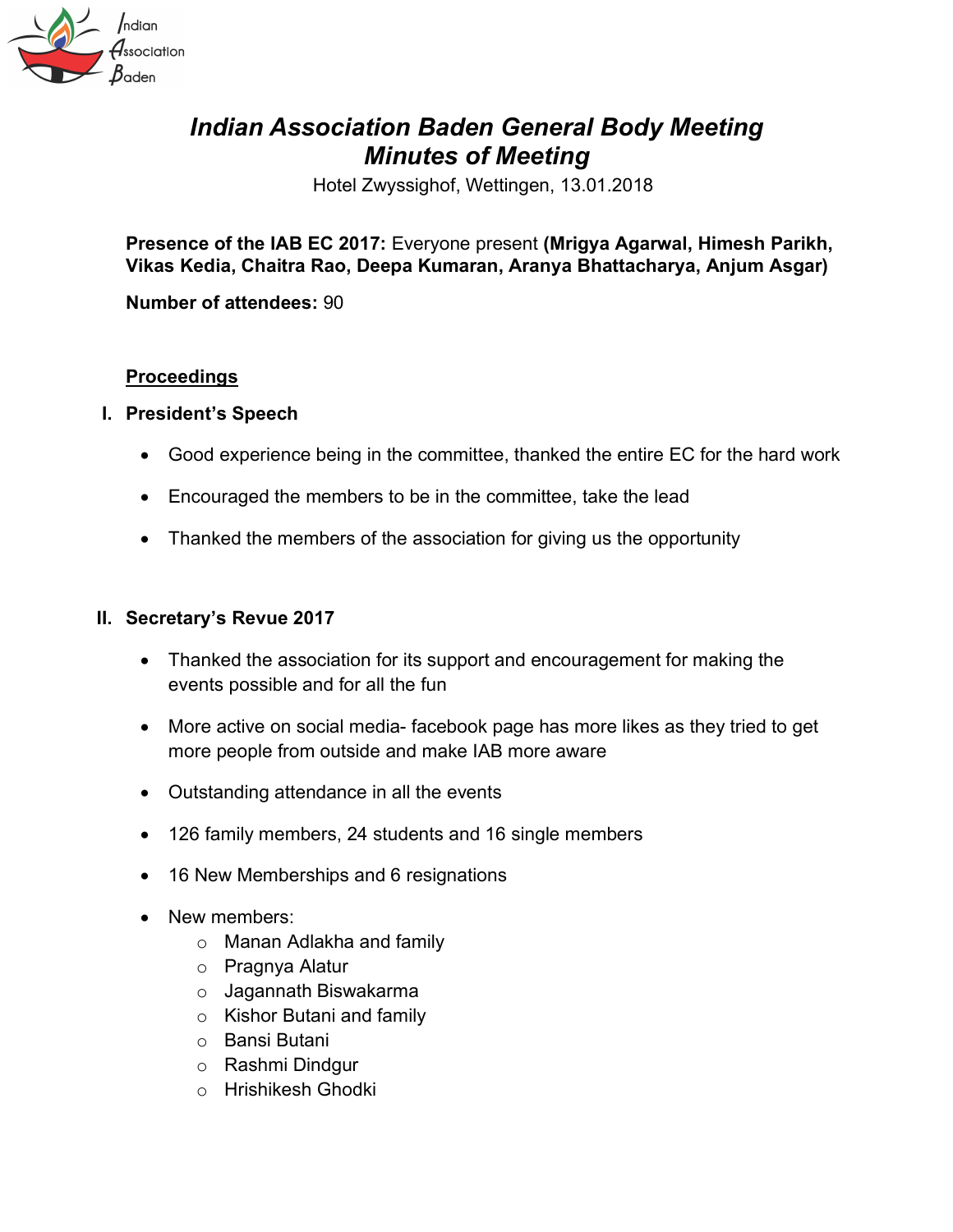

- o Satyanarayan Koya and family
- o Anandita Kuchibhotla
- o Lokesh Menghani
- o Abhimanyu Patel
- o Deepu Sebastian and family
- o Shailender Singh and family
- o Dileep Tare and family
- o Yash Trivedi
- o Chandra Vishal and family
- Review of all the events in 2017 good feedback for all the events, highlights and lessons learned after each event were presented
- Store room in Neuenhof cleaned by EC 2017, presented pics of before and after, encourage to keep it clean and store the things in the right place and try not to mess it up
- Meeting with the New ambassador of the Indian Embassy; the new ambassador is very motivated, next committee should take the initiative to interact more with the Ambassador

# **III. Treasurer presenting the accounts for the year 2017**

- Try to give the Association back in terms of enjoyment use the funds for the benefit of the members.
- Consolidated accounts including Badenfahrt (BF) accounts presented
- Comment by **Neeraj Sukhija**: check the post box, he has been getting mails and got reminders because he was the Ex-president, he got the Betreibung; Clarification by **Vikas Kedia**: It was a Mahnung for BF, (Mobilar), payment had been cleared so someone should go to Mobilar and talk.
- Comment by **Neeraj Sukhija** on the Secretary's point of interacting more with the Indian Embassy. He got a call from the first secretary after last year GBM and got praising for GALA 2016 and wanted to reimburse for the event expenses (only DJ invoice was paid).
- Typing error of the year needs to be corrected in the accounts (2014 instead of 2017)
- Accounts approved by everyone at GBM (100% approval)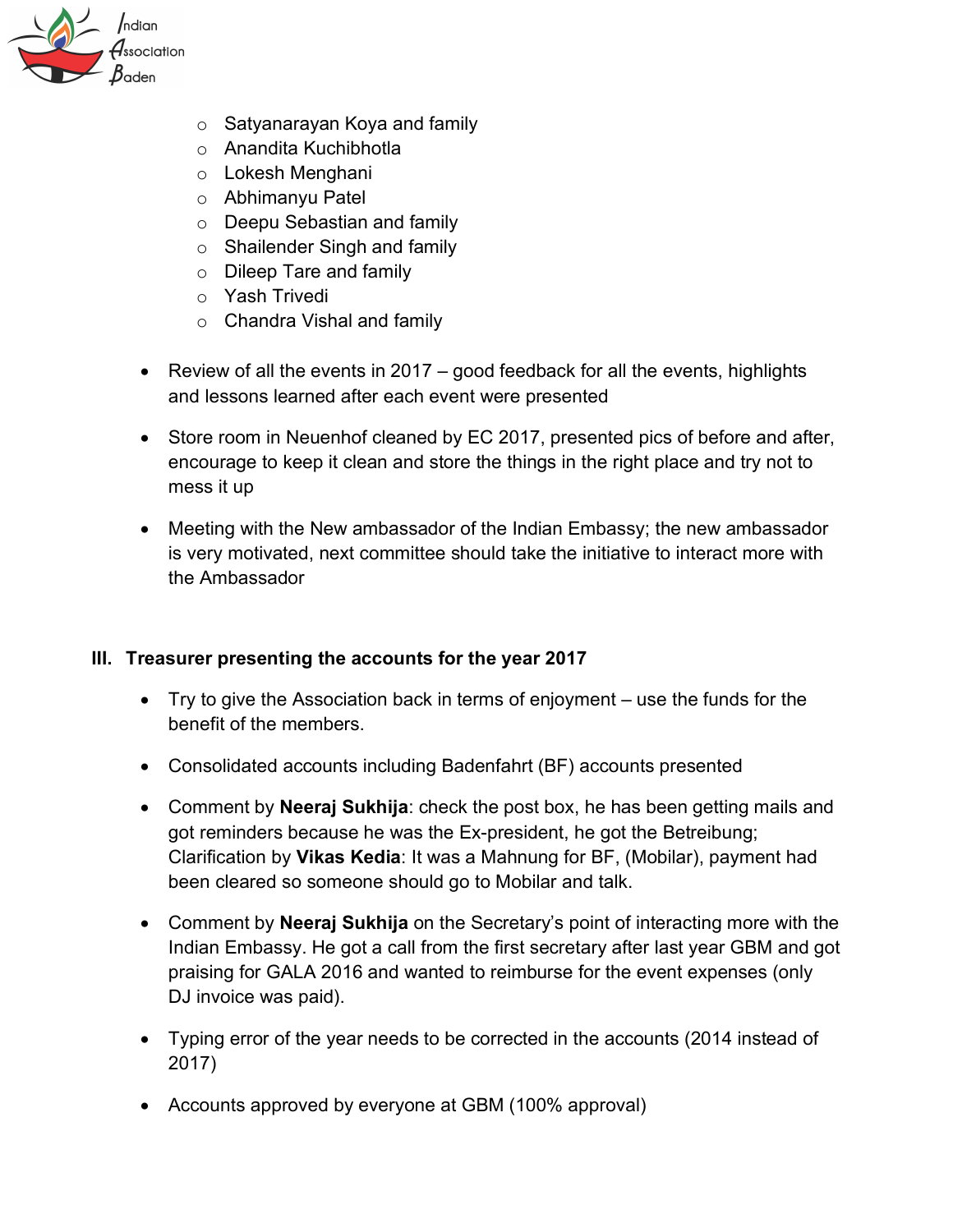

- **IV. Acknowledgement of IAB members' achievements:** Following students were awarded 100 CHF for their outstanding achievements in Swiss Matura
	- Pushkin Nagpure
	- Rashmi Dindgur

## **V. Badenfahrt (BF) 2017 Review**

- **Presented by Kunal Dhammi on behalf of Aruna Kapoor, finances presented by Sameer Sood.**
- **BF committee was happy that everyone enjoyed, generated funds for activities, presented how much food was sold, a good number of volunteers supporting BF at the stall, presented the highlights of BF, good use of technology (App) documentary coverage of Namaste India – good achievement, live FB coverage, presented lessons learned from the event**
- **Finances presented by Sameer Sood: help form the committee members at the stall and cash desk was appreciated – all invoices settled, nothing pending, and all BF accounts closed.**
- **Questions about finances by Himesh Parikh:** Turnover fell by 40% and profit by 80%. Is it because of increased pricing?

**Answer by Samir Sood:** Pricing and spread of the event plays a role. Spread was huge and people were roaming all around.

**Kunal Dhammi:** Prices were not dramatically increased, for drinks it was a bit higher than previous BF**.**

**Vikas Kedia:** Prices although not increased, but with inflation almost 0, prices do increase in comparison to last year BF (kleine BF).

**Neeraj Sukhija:** 2017 was only takeaway and 2007 we were sitting and paying 22 CHF (restaurant) and for takeaway it was too expensive, there was an opportunity to gain more, food expenses only 40%.

**Samir Sood:** He takes it as a learning that pricing could be done better**. Last comment made by Aboli Ghodki**: Durable and heat proof plates should be provided, aluminium plates were not appropriate.

• **Question by Rakhi:** If CityBaden tax was paid? **Answer by Kunal Dhammi:** Citybaden Tax not paid because turnover was less that 150K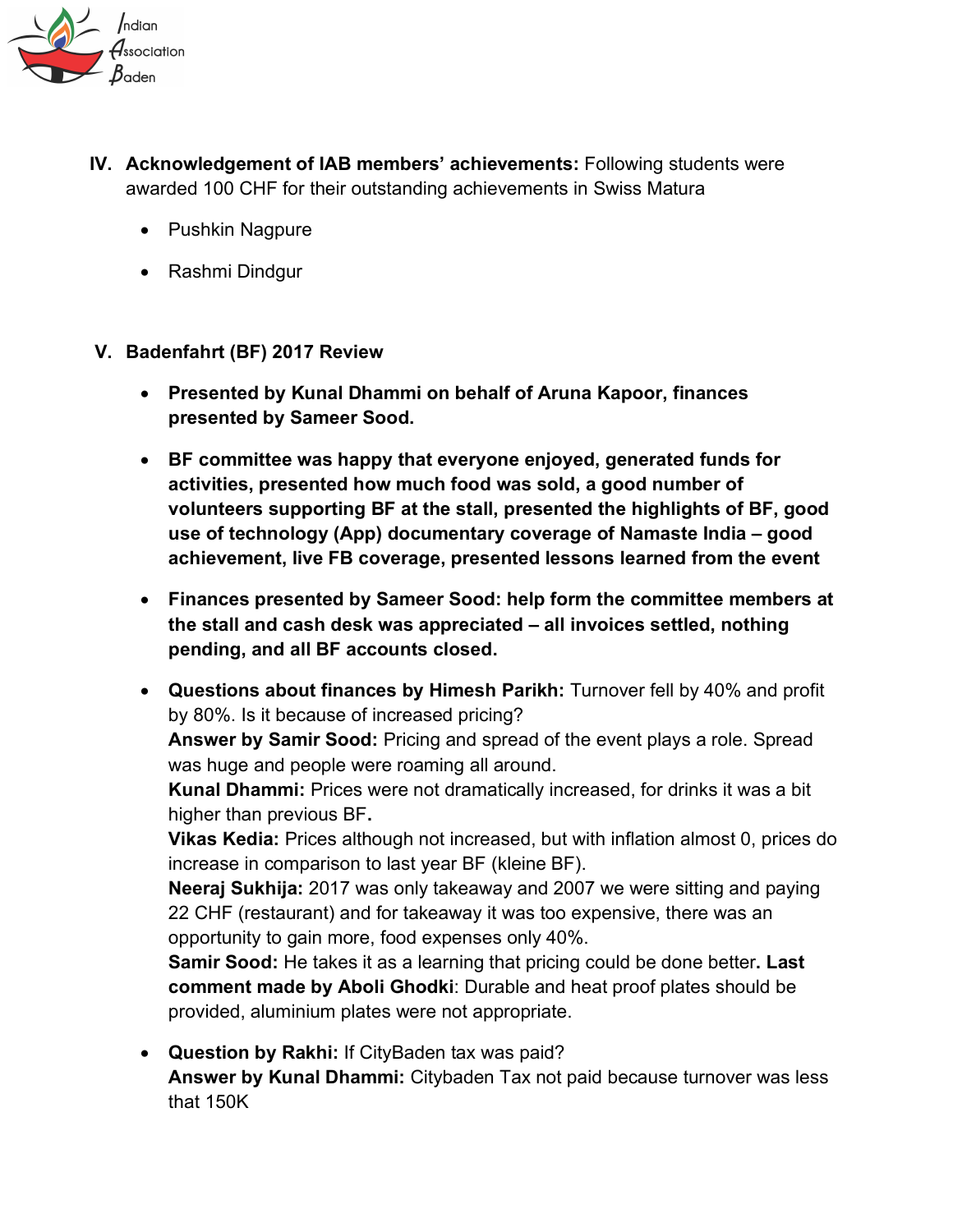

• **Finances approved by everyone in the hall (100%)**

#### **VI. Appointing the Chairperson**

- EC nominated Nisheet Singh, he accepts it and was confirmed by the General Body (GB)
- Nisheet Singh leads the evening from here: Asks EC 2017 to continue, but EC 2017 kindly declines the offer.

## **VII. Dissolution of IAB EC 2017**

• IAB EC 2017 dissolved unanimously by the GB

**Sudha Arasu begins and then the entire halls followed by giving the EC 2017 a standing ovation for their outstanding work in 2017.**

## **VIII. Dissolution of Badenfahrt Committee 2017**

• BF committee 2017 was dissolved unanimously by the GB

#### **IX. IAB DF Update**

- **Himesh Parikh presented the update about IAB DF since nobody from the IAB DF committee was present**
- **Encourage support for IAB DF, asked interested members to donate**
- **Mr. Jaishankar wants to know who are the members of IAB DF. Nisheet Singh said it was started by Dileep Vimalassery, Shrey Kapoor, Aparna Neelakandhan and supported by Aruna Kapoor; Comment by Suresh Sehgal:** Doesn't it make sense to dissolve this committee if nobody shows up to update how much money they spent; he wants someone form the committee to be here to update about the IAB DF expenses**. Neeraj Sukhija seconds this proposal.** He follows by explaining that even he as a president had to run around to get an update about it. These points will be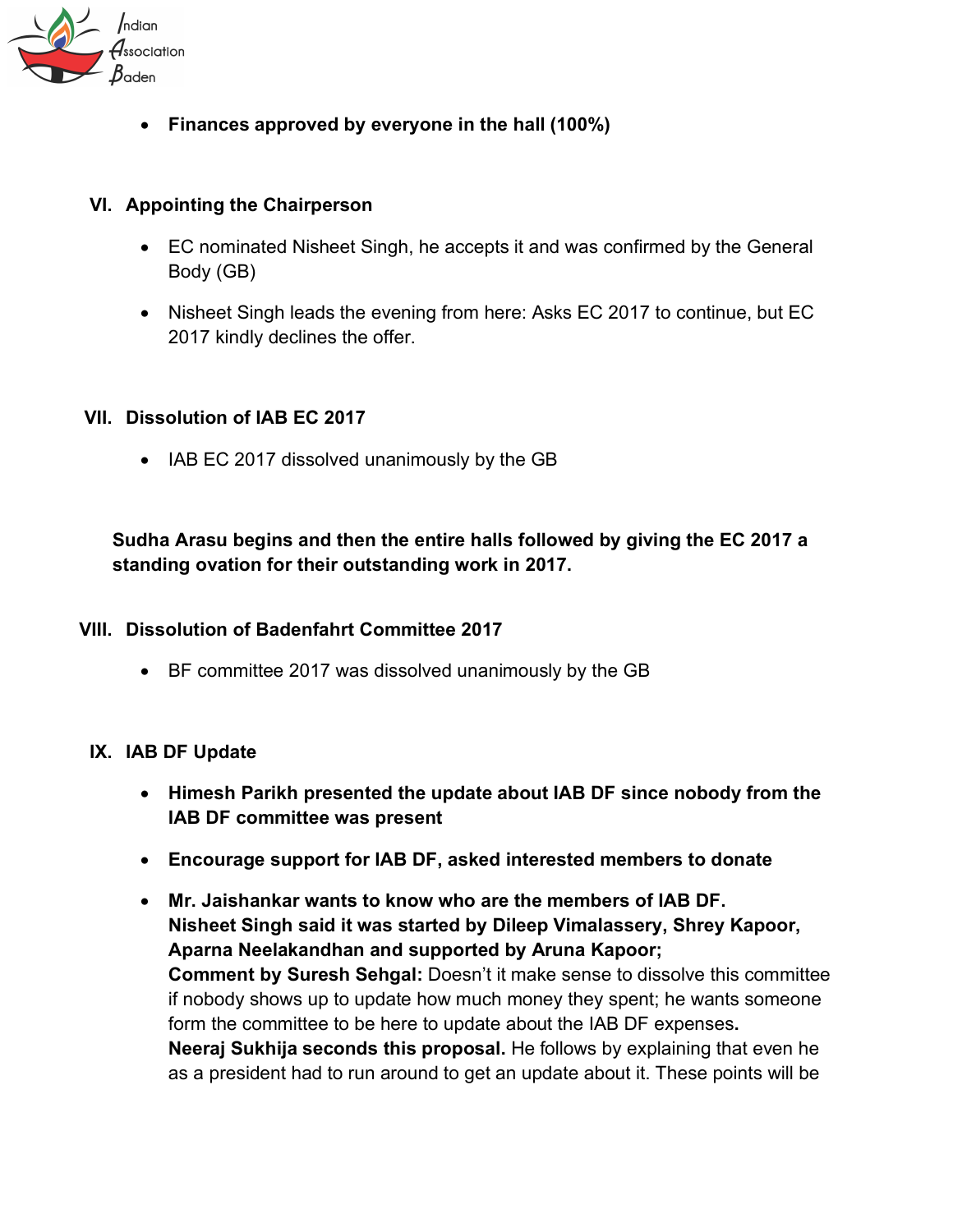

taken into consideration and ask EC 2018 to follow up actively and ask the DF committee to update actively.

## **X. Proposals**

- **Their first three proposals were carried forward from previous GBM.**
- **First proposal presented by Neeraj Sukhija:** Couples defined in the Constitution for registration as members have to be married – **proposal dropped by Neeraj Sukhija himself.**
- **Second Proposal presented by Kunal Dhammi:** If a member intends to resign from the IAB he/she should submit the resignation to the committee on or before 31<sup>st</sup> March in the year they intend to resign.

**Neeraj Sukhija:** Voting needs to be done on this proposal.

**Vikas Kedia:** The voting on this proposal was postponed because the procedure for constitutional changes had to be investigated first**.**

**Nisheet SIngh:** Senior members (founding members) should be asked first. **Kunal Dhammi**: 2/3 people from the people present in the hall need to approve, then the amendments can be done**:**

**VOTING:** 31<sup>st</sup> March date approved unanimously;

**Ramesh:** What if the member doesn't pay?

**Kunal Dhammi:** If someone doesn't pay by 31<sup>st</sup> and doesn't send a resignation, he is deemed to be the member**.**

**Vikas Kedia:** By 31<sup>st</sup> March resignation email has to be sent, if it is not done then the members are asked to pay the membership fees even if they want to resign later;

**Neeraj Sukhija:** Cutoff date needs to be there for resignation;

**Shalini Jaiswal**: Automatic mail should go in January that membership fee is due (reminder);

**Ketan Parikh:** Last date to pay the fees is end of may/june (in the bylaw), before 31<sup>st</sup> march the member has to inform.

**Rakhi Chattopadhyay:** Not fair to show the names of the founding members; **Proposal passed because nobody objected. (100% approval)**

• **Third Proposal presented by Ranjana Singh:** The membership fees should be paid before registration for the first event or end of June, whichever is earlier. **Proposal dropped because of the previous proposal as the idea of both the proposals is similar.**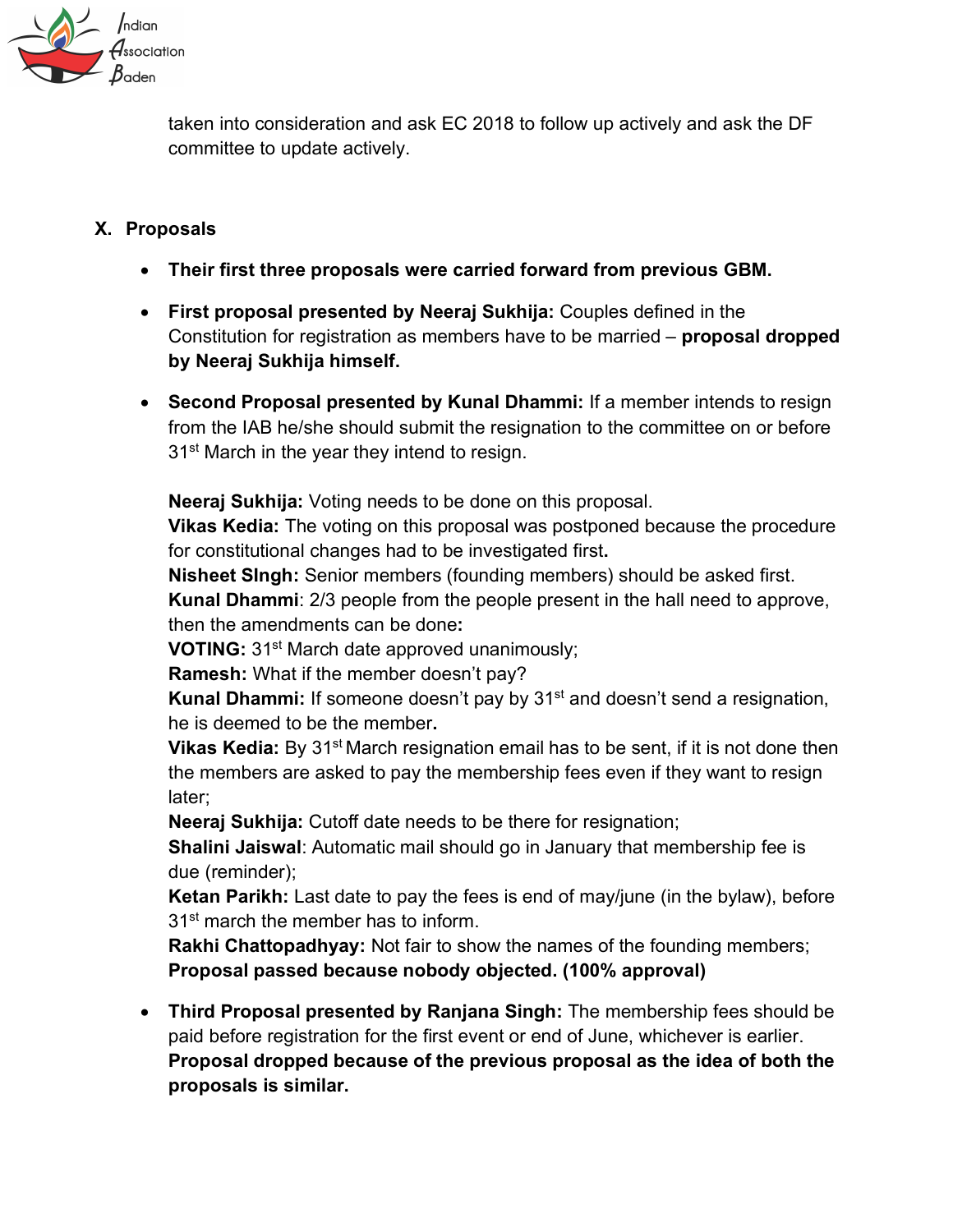

• **Fourth Proposal by Neeraj Sukhija:** All Amendments agreed in GBM need to be recorded as an Annexure to Constitution and must be displayed in IAB Website. **Counter proposal by IAB EC 2017:** All Amendments agreed in GBM needs to be added as an Annexure to the Constitution by the NEXT Committee. **Comment by Himesh Parikh**: Voting on the Counter Proposal only if the first proposal is denied.

**Neeraj Sukhija agrees that the Counter proposal is fine. Counter proposal accepted by 100% in GB.**

- **Fifth Proposal by Neeraj Sukhija:** It is recommended that the Committee should have at least one Youth (18-25 years) in its team. **Neeraj Sukhija:** He is not saying to amend the constitution but it is just a recommendation from his side because in 2017 the youngsters did a good job with their new ideas. It would also help the youngsters in their work environments to work with their seniors and this way it brings benefit for both youngsters and seniors. He says it is not in the constitution to have two women in the constitution but Madhu Singh said it is in the bylaw. **VOTING:** Nisheet Singh says this proposal is in terms of best practice so no voting is needed. Nobody is against bringing youth power in the committee.
- **Sixth Proposal by Neeraj Sukhija:** with Fifty Years of IAB coming in 2019 an approval of a Grand Event for members should be done and for this event maybe a separate committee should be formed with an agreed fund allocated separately for this. People who cannot make to the event should be compensated with an equivalent amount of gift voucher**. Counter Proposal by IAB EC 2017:** For the  $50<sup>th</sup>$  year of IAB, form a sub-committee (2+) that starts planning in 2018 for the grand event. This committee shall become an extended part of EC 2019. Grant EC 2019 an extra budget of 20K CHF for the grand event only!

**Neeraj Sukhija explains:** Agrees that the counter proposal is more or less the same. But does not agree to it 100%. Wants basically a cruise as a grand event for 50 years of IAB since many enjoyed it in 2016. For that planning needs to be done well ahead of time (at least a year of planning is required). One event like a cruise might not be enough especially if there are people who are seasick, for them some other event needs to be organized. So basically, two events so that most of the population can come inside.

**Himesh Parikh explains the counter proposal:** Counter proposal is a bit more detailed. Subcommittee of two or more as a part of EC 2019 committee but not of 2018 committee, two people are enough to start the initial work now, get sponsors, halls etc. Adequate time and manpower is needed to plan a huge event (even bigger than Gala). Budget is not an issue but getting it approved is. **Manoj Masand:** Good idea to celebrate and plan in advance, does not like idea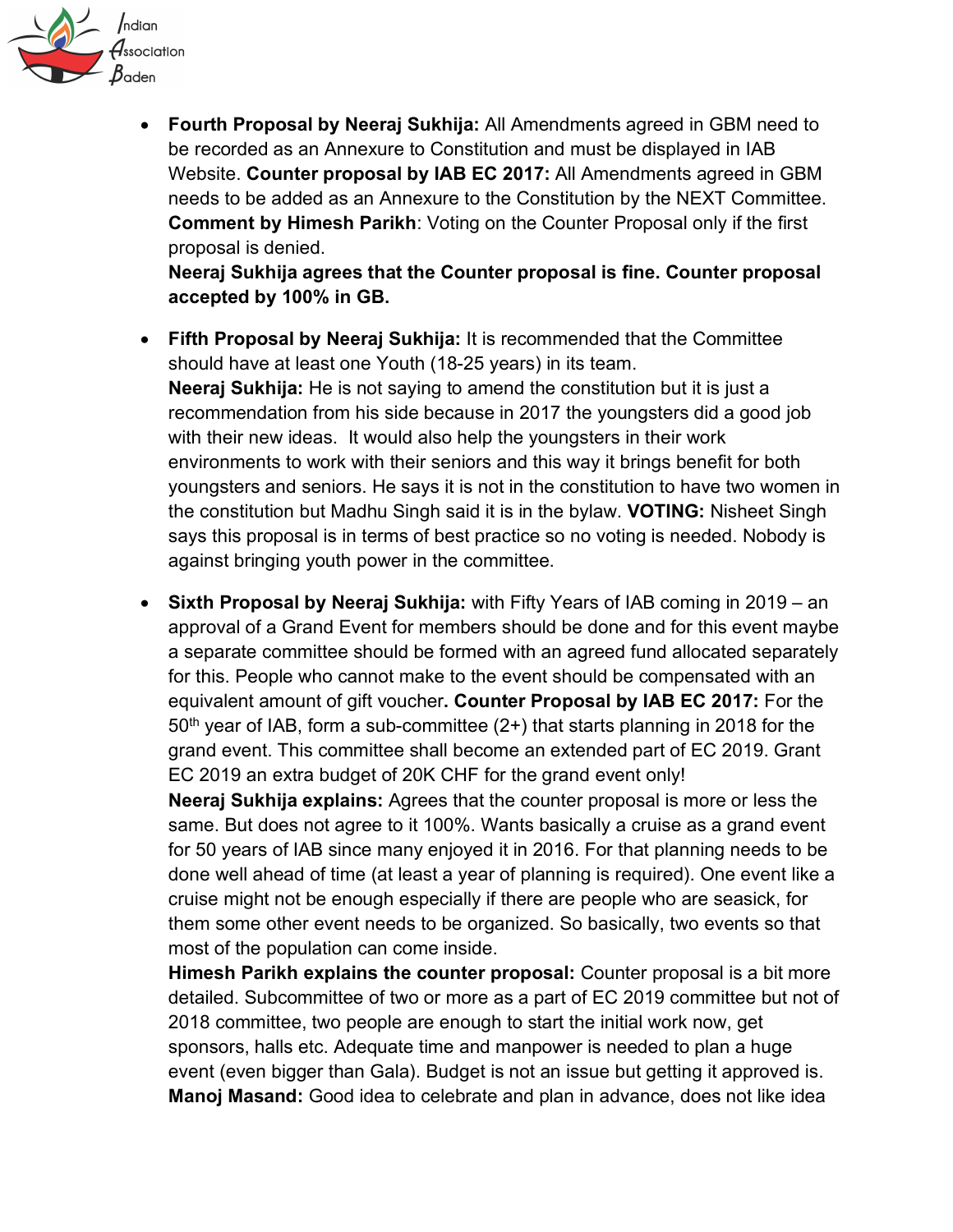

of giving voucher, better to have a second event, half go here and half go there. 130 families are there and 20K budget is small. Maybe approve 20k for now as a budget and maybe in next GBM with a detailed planning approve for more. **Himesh Parikh:** It's up to the EC to decide on how or what the grand event is. If a greater Gala or a completely separate event, if paid event or free and members exclusive?

**Manju Nambiar:** The grand event should be only for members. Clarifies that the proposal itself was meant for members only so it is not open if the grand event should be members exclusive or not. Yes, only for members. **Vikas Kedia:** We can go for an open event and make it a showcase event for greater Baden people around, have subsidized prices for members and for non-members a similar concept like Gala but on a much bigger scale with 1000 people. It is agreed that details of the event cannot be worked out here but we should decide if the financial competence is given to the EC or extended EC.

**Krishnan Parthasarthy** disagrees to put understatements of compensations, budgets and vouchers in the proposal. Just say that we shall have a grand event and somebody should plan and give an actual proposal about it in the next GBM about all the costs etc. Have a senior and junior member in the subcommittee together make a proposal. Otherwise the proposal is too open.

**Manoj Masand**: It might be too late to decide on the event in January next year for an event, decision on the amount should be taken now and propose maybe two events and decide it during the year. Subcommittee should be decided and give them a budget of 20K for now, it can be changed if needed in the next GBM, otherwise if a higher budget is not approved in the next GBM, people can decide if they want to come for the grand event or not**.**

**Krishnan:** Amount of 20K can be kept as a planned budget.

**Nisheet Singh** says that the subcommittee will be decided today along with EC 2018 and clarifies that the grand event will be a member only event. EC's responsibility to follow up with the subcommittee on the grand event.

- o **Grand event with an extended committee? approved by 100% by GB.**
- o **20K budget? Budget of 20k approved 100% by GB and maybe increased if deemed necessary for the event.**
- o **Member only event approved by 100% by GB.**
- o **Duty of the EC 2018 to follow up with the subcommittee, shouldn't come too late with the idea of the grand event.**
- o **Nobody against counter proposal for the extension of members.**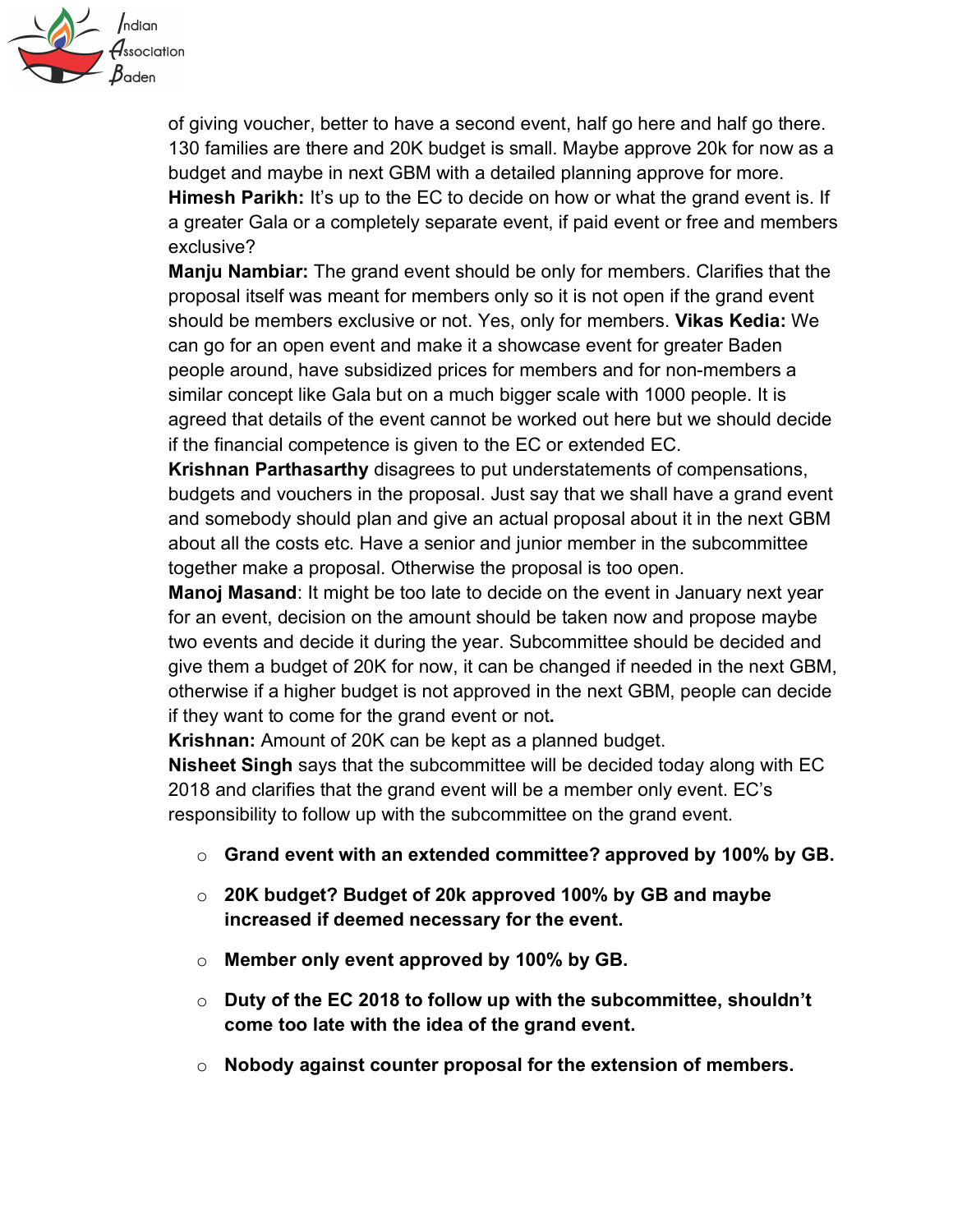

• **Seventh Proposal by EC 2017:** If the EC wants to allow members of other associations (other than the ones already agreed), to have the same privilege as IAB members, GBM approval is required**.**

**Suresh Sahgal:** If someone is a member of any Indian association, they should be provided the same privileges as IAB members;

**Roy Alexander:** Indian Association Wettingen was formed and does not charge membership fee and anyone can walk in, they don't have any special privileges, no difference in member or non-member prices. For that kind of association, it doesn't make sense to give them the same privilege as we give to IAGZ.

**Himesh Parikh:** Nothing formally defined until now which Indian associations get the member privileges. With IAGZ, Bern and Basel we have had something pretty formal. It would be smart that if the EC decides to have an agreement with a particular association and provide them with member privileges, it should be approved in the GBM.

**Suresh Sahgal:** Indian Embassy defined 5-6 associations as Indian associations. The thing is there was never any idea of calling "state associations" as Indian associations.

**Himesh:** The Indian embassy itself doesn't know which are the Indian associations. Maybe earlier they defined which are the Indian associations but now it's very vague which are the Indian communities and associations. It should be our decision with whom we shall have an agreement and partnership.

**Nisheet Singh: Undue associations should not take an advantage of our membership. We can list the number of partner associations and any other associations which has to be extended to this and which follow this proposal and it has to be voted in by the GBM.**

**Usha Parthasarthy** clarifies that the grand event in 2019 will be only for IAB members. Keep the association intact and have good relations with partner associations. It will be attached to the MoM which associations are partner associations and any other associations approved by the GBM will be extended to the list.

**Proposal passed (100% approval).** Below is the agreed list of partner associations as of GBM 2017

- 1. Indian association Bern (IAB)
- 2. Bharatiyia association Berne (BAB)
- 3. Indian association of greater Zurich (IAGZ)
- 4. Indian association of Geneve (IAG)
- 5. Association of friends of India Basel (AFIB)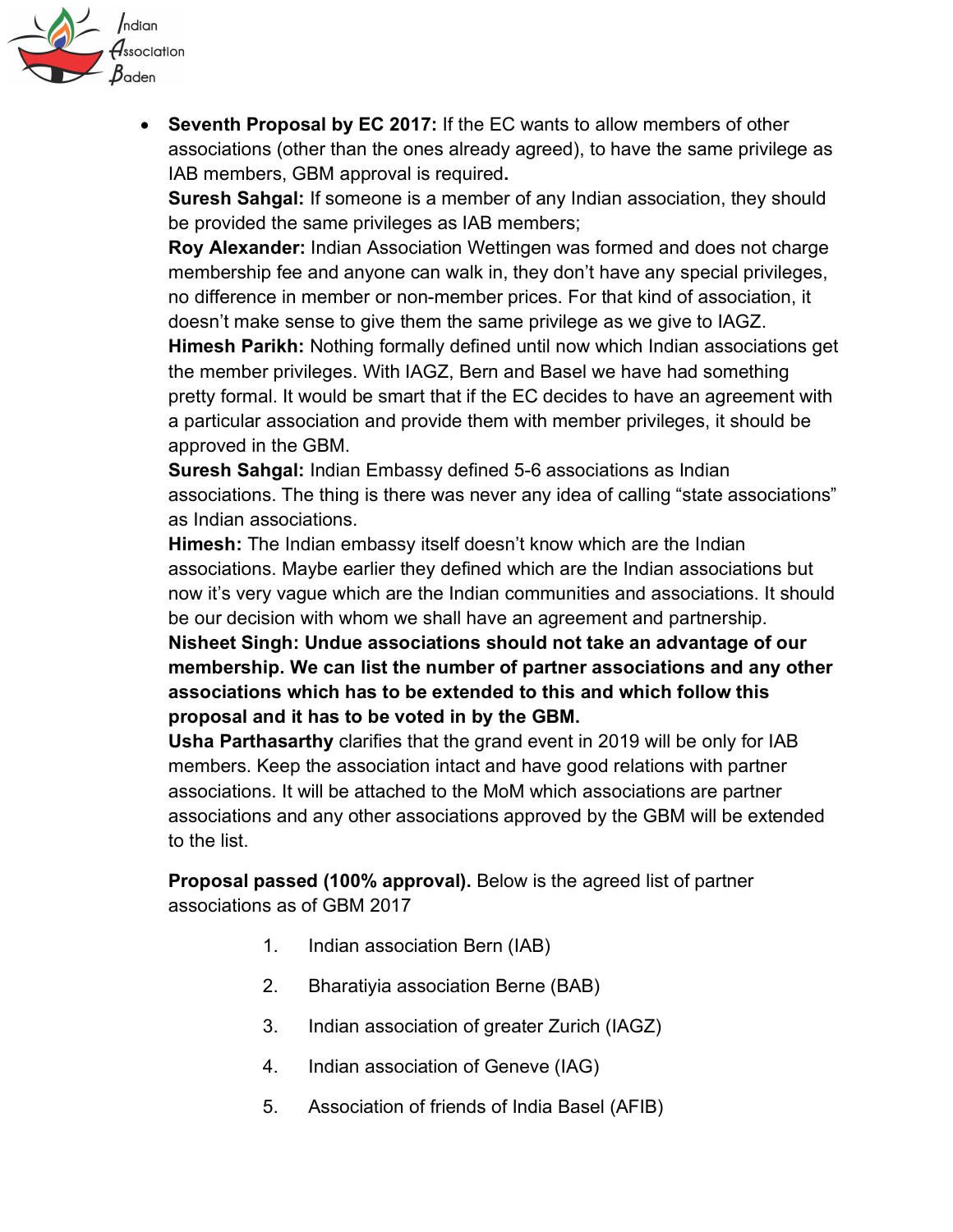

• **Eighth Proposal by IAB EC 2017:** It's mandatory for the members to inform the age of their children. If the DOB is not in the EC database then the EC has the right to treat them as nonmembers. Any new addition also needs to be notified to the EC at the earliest possible**.**

**Vikas Kedia explains:** As an EC, it's very difficult because there are new members coming into individual families and we have no records for them. And specially when it comes to the ages when they turn from 12 to 13 or 17 to 18, people don't bother to inform us. So, the EC has no idea when the child has become an individual and should become a member. There are no records of DOB of the child in the membership list. So, its mandatory to notify the EC when you have a new addition to the family to help the EC to maintain the records properly and charge the right fees for the events.

**Dileep Tare** disagrees and asks how you will define yourself when you are registering your child who is 13 and registering it for below 12.

**Vikas Kedia:** It should be notified when the kid turns 18 and inform the EC that they need to registered as individual member.

**Manju Nambiar** agrees with Vikas Kedia and says there is no harm for parents to inform that their kid has turned 18 or 13. Otherwise the EC doesn't know how to treat the kid as an individual member or not.

**Sanjay Nagpure** says it is the duty of the EC to update the status and not necessary for the parents to inform that the child has turned 13 or 18. **Usha:** Not a matter of trust, but sometimes it slips the attention and that's why necessary to have date of birth of all the children it makes it easier. Filling up the form: no date of birth included there, if this is changed then it's easy for the EC to be updated. Committee can keep checking if the child is below or above 12 or 18.

**VOTING: Yes: 48 No: 12. GB agrees to register the DOB. Process to be left to EC 2018 to go further on this and that DOBs are noted. Neeraj Sukhija** suggests amending a new membership form and ask only the year of birth of the child. Request the existing member and not make it mandatory.

**Nisheet Singh** says the practicality should be left to EC 2018.

#### **XI. Nomination of the Committee for the year 2018**

- **President proposal Manju Nambiar by Ranjini Jaishankar, seconded by Roy, she accepts it. Nisheet Sing asks if there and any more nomitations. As there as none the GB votes and unanimously acceptes her as the new president.**
- **There after she takes time to form her committee and presents it to the GB, which unanimously confirms the new EC 2018.**